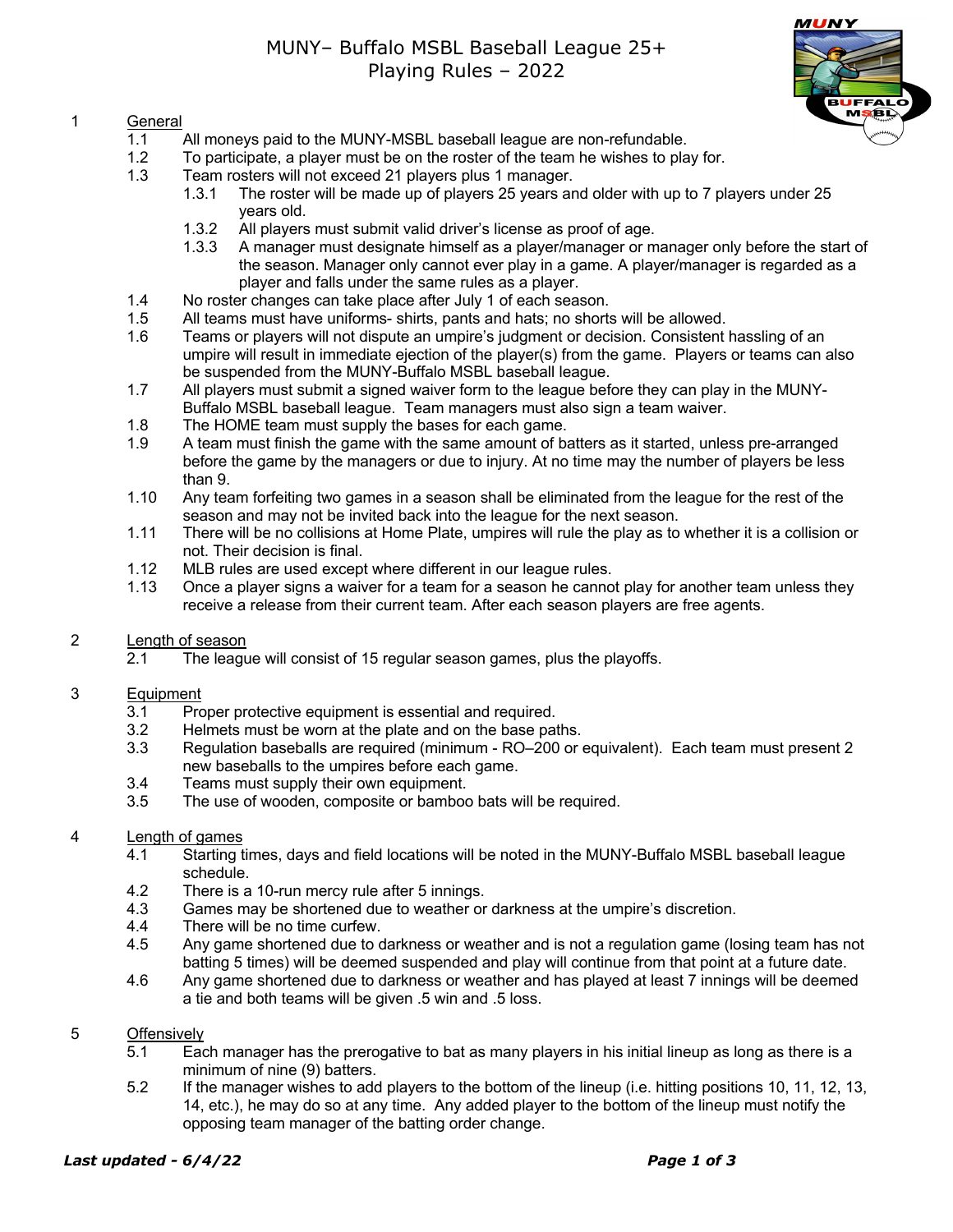

- MUNY  $MSED$
- 5.3 Each manager has the prerogative to bat an A/B batting position at any point in the lineup. The A batter will bat first time through the order the B batter will bat the second time through the order and so on
- 6 Designated Hitter
	- 6.1 There can only be one Designated Hitter for a team.
	- 6.2 The Designated Hitter must be announced with the starting lineup prior to the start of the game.
	- 6.3 The Designated Hitter can bat in place of any position player.
	- 6.4 The pitcher can be designated as a pitcher / dh
- 7 Defensive substitutions
	- 7.1 Any defensive substitutions can be made freely among player's already in the lineup and is not a Designated Hitter.

## 8 Pitcher Re-entry

- 8.1 A pitcher may re-enter as a pitcher only if he was removed to a fielding position (not EH), this may happen once per game.
- 9 Catcher Speed Up
	- 9.1 A runner may be used on the base paths for the catcher when there are two outs.
	- 9.2 The runner must be the last batted out.

## 10 Injuries

- 10.1 If a player gets injured, the team may play with fewer players than it started with, providing the number of players is at least nine.
- 10.2 A player that was removed from the lineup may re-enter the lineup to replace an injured player, but only if there are no players on the bench that have not played.
- 10.3 If the team is batting more than 9 batters and an injury occurs and there are no players to enter the lineup, there will not be an out imposed when the injured players spot in the lineup comes up.

## 11 Player Expulsion

- 11.1 If a player is expelled from a game and the team has no extra players to enter the game the team will take an out each time the expelled players spot comes in the order.
- 11.2 There will be no re-entry rule for expelled players.<br>11.3 If a team falls below 9 players, the team will forfeit
- If a team falls below 9 players, the team will forfeit the game.

### 12 Playoffs

- 12.1 In order to qualify to play in the MUNY-Buffalo MSBL playoffs and player must have appeared in minimum of regular season games as outlined in section 12.1.1 below. The visiting team's scorebook will act as proof. The spirit of this rule is to ensure players are committed to the league and not just a "rent a player" for the playoffs. If the president deems the spirit of the rule is not met even tough a player does appear in the minimum regular season games, he may elect to ban the player from the playoffs.
	- 12.1.1 The minimum regular season games are as follows:
		- 12.1.1.1 A Position player must appear in 5 regular season games. An appearance will be credited if a position player is in the lineup for 1 plate appearance.
		- 12.1.1.2 A Pitcher ONLY player must pitch in 3 games and face a minimum of 28 batters. Pitcher ONLY player must be declared before the start of the season or immediately when added to a roster after the start of the season. Regardless of the fact he plays another position or qualifies under rule 12.1.1.1 above, he will only be able to pitch in the playoffs. He can hit for himself when he pitches.
	- 12.1.2 If a player has a major injury and has not played in the minimum regular season games the league president may allow him to play in the playoffs, this will be decided on an individual basis. The player must appear on the final July 1 roster in order to be considered.
	- 12.1.3 In addition, a manager may request from the league President exemption if he feels a player has circumstances beyond 12.1.1 above. This will be dealt with on an individual basis. The player must appear on the final July 1 roster to be considered.
	- 12.1.4 All Team Managers will be exempt from minimum requirements

*Last updated - 6/4/22 Page 2 of 3*